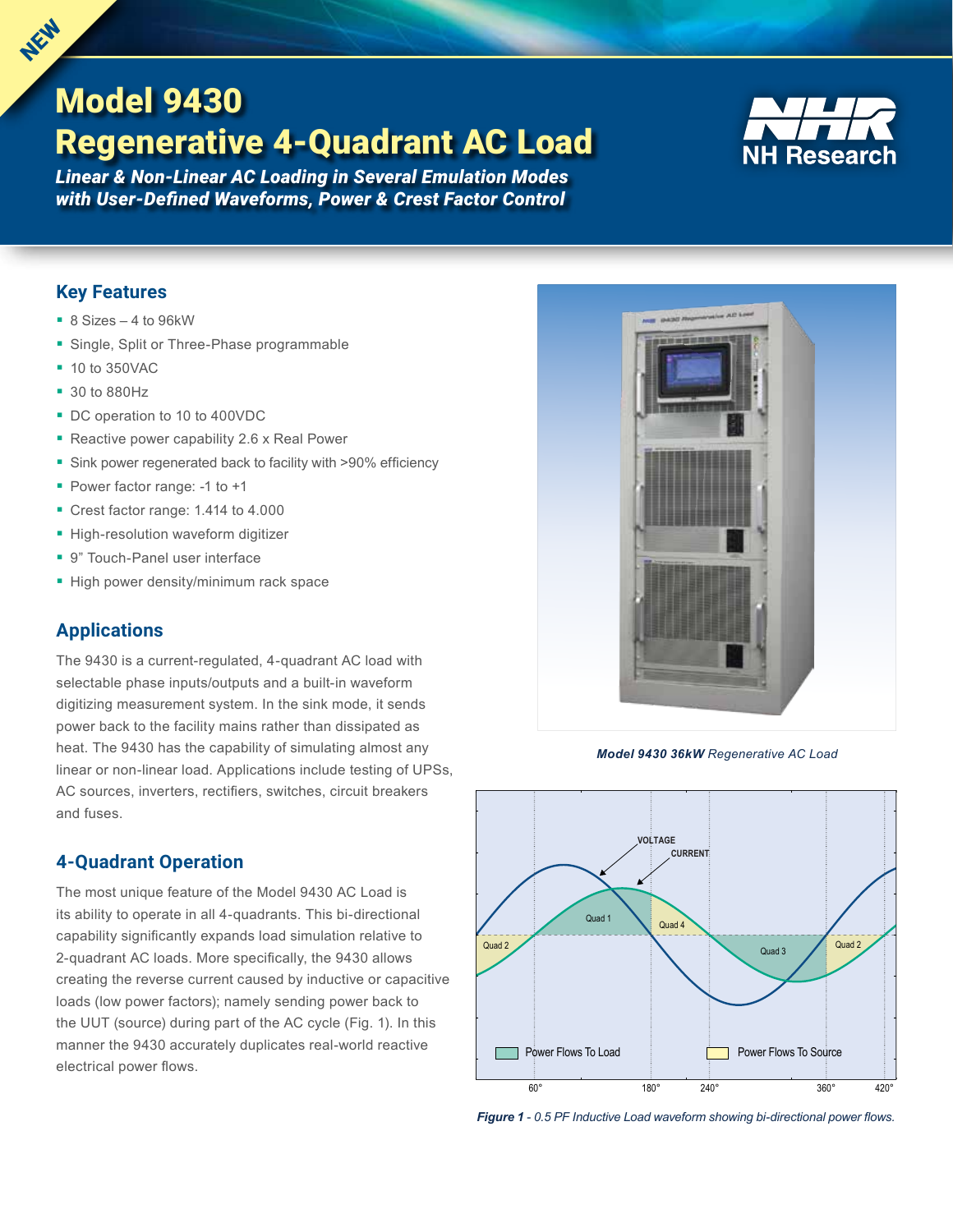## **HIVAR™ Design Provides Reactive Loading without Derating True Power**

This advanced design feature provides for testing high reactive load input power without the customary reduction of true power (Watts) normally required with conventional loads. The HIVAR design provides testing sources with reactive power (VARs) as large as 2.6 x true power (Watts.) All 9430 Loads are rated both for true power and apparent power. For instance, a 12kW Load is also rated for 31.5kVA.



*Figure 2 - The Power Triangle.*

### **Several Emulation Modes**

To provide testing under the broadest range of loading conditions, the 9430 Load will operate in several Emulation Modes. Constant Current (CC) Mode provides current to be drawn constantly, making it suitable for linear, non-linear and regulation loading. Constant Resistance (CR) Mode allows the load to emulate a power resistor with a unity power factor. Constant Power (CP) Mode emulates a load such as a switching power supply. Constant Apparent Power (CS) Mode expressed as VA, is a vector quantity where there is both real power and reactive power (Fig. 2). Constant RL (CRL) Mode emulates a resistive load with an inductive component such as a motor.

## **User-Defined Waveforms**

In addition to programmable power and crest factors, one of the tools used by the 9430 AC Load for creating non-linear waveforms is a graphics editor. This editor allows starting with a straight line or modifying a generated waveform based on current, power and crest factor. The graphical editor includes an auto-check feature to ensure the settings are compatible with each other and within the capabilities of the 9430. It also supports waveform smoothing, symmetrical and asymmetrical waveform manipulation. With this graphics editor, waveforms can be quickly created to duplicate waveform distortions or transient events such as spikes, dropouts or any other anomaly that can be drawn as a single cycle (Fig. 3).



*Figure 3 - User-Defined Asymmetrical Current*

### **Macros**

A second powerful user-defined waveform tool are Macros. These are a pre-programmed sequence of settings where each new setting is effective for a sub-cycle, any number of cycles or for a fixed amount of time. This sequence is entered using a menu-driven, programming-free interface. The sequence is then downloaded to the AC Load where it is executed at high speeds to provide precise control of any phase. Macros can be stored for use on other test programs (Fig. 4).



*Figure 4 - Start-Up Inrush Current Macro*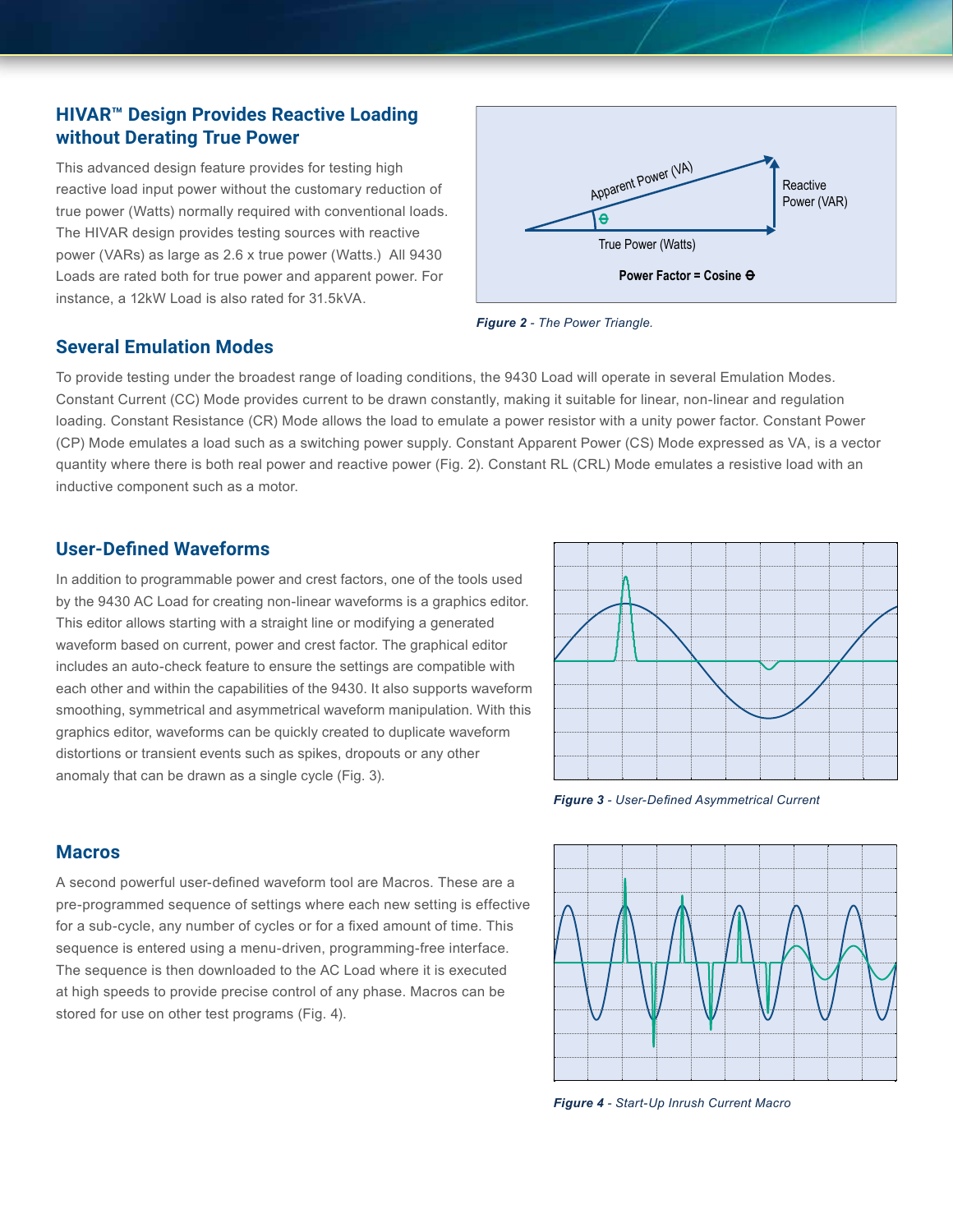#### **Regenerative Return of Load Power to Facility Line**

The 9430 Load returns greater than 90% of power to the facility thereby providing significant electrical savings. It certain continuous loading testing, it has been shown that the load will recover its purchase cost in 2 - 3 years. Even for intermittent load usage, the savings from regenerative return to the facility is substantial and worth evaluating. Additional benefits are a more comfortable work environment, less air conditioning required and an elimination of facility power upgrades.

#### **Built-In Digital Measurement**

Model 9430 Loads include a digital measurement system that features a high-resolution waveform digitizer. This provides the power analysis tools typically found in test systems that include digital multi-meters, oscilloscopes, and power analyzers. Having such a comprehensive measurement system built into the 9430 eliminates the integration complexity, prolonged start-up time, extra cabinet space and cost for those additional measurement instruments often required. The user is ready to begin testing the day the 9430 is delivered.

The types of measurements are broad and include almost any type of voltage, current, power and timing. In a 3-phase 9430, all six channels of voltage and current measurements are digitized simultaneously at 125kSamples/sec to be displayed, recorded or further processed to yield a custom measurement. Specialized measurements such as abnormal grid detection thresholds, disconnection timing, power ramp-up timing, and generated harmonic current limits are possible.



### **Physical Connections & Controls**